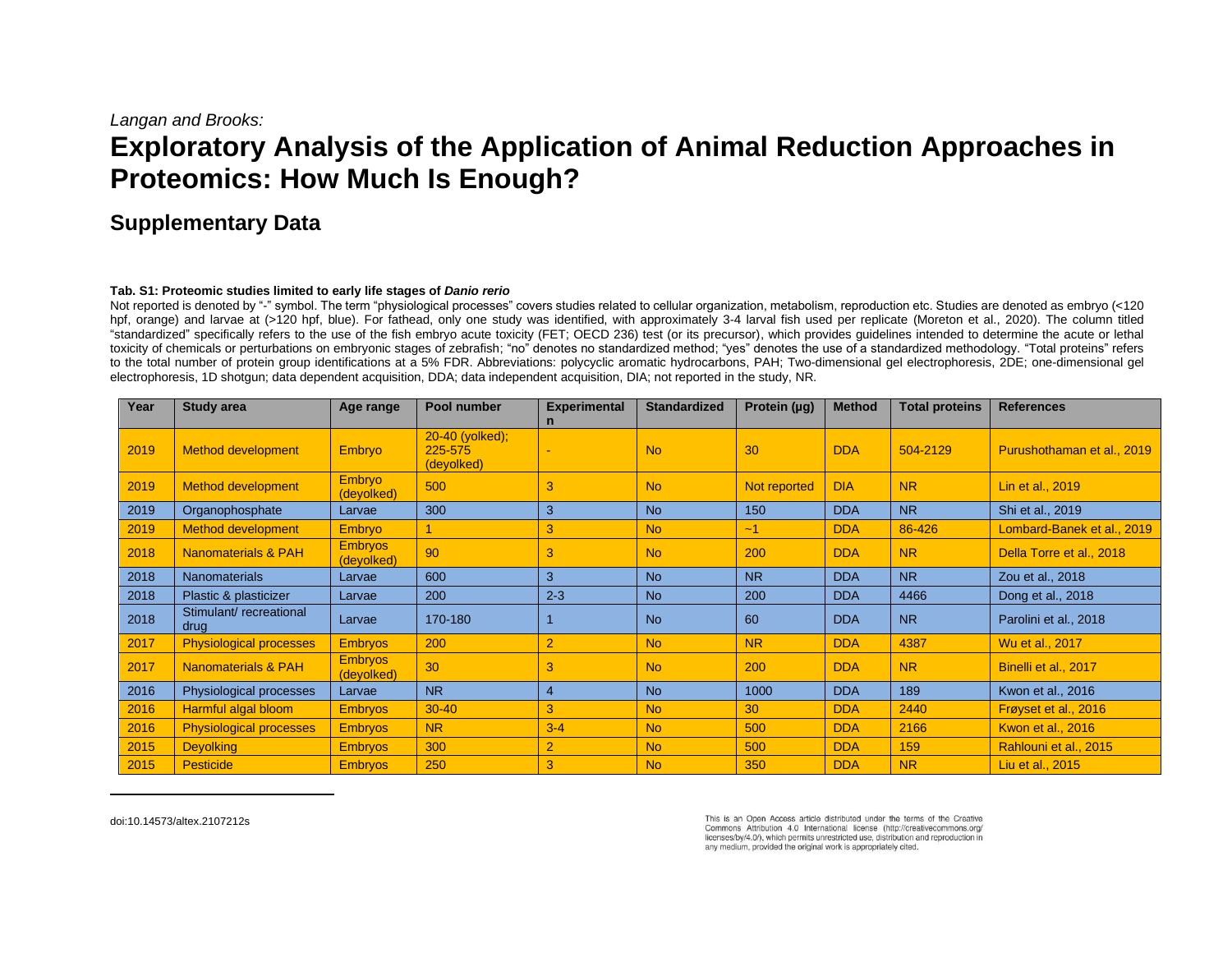| 2014 | <b>Physiological processes</b>           | <b>Embryos</b><br>(devolked) | 1000                                            | $\overline{2}$ | <b>No</b>  | 500                  | <b>DDA</b> | 8363      | Alli Shaik et al., 2014       |
|------|------------------------------------------|------------------------------|-------------------------------------------------|----------------|------------|----------------------|------------|-----------|-------------------------------|
| 2013 | <b>Biomedical</b>                        | <b>Embryos</b>               | 16                                              | 3              | <b>No</b>  | <b>NR</b>            | <b>DDA</b> | 2493      | Schmid et al., 2013, p. 20    |
| 2012 | <b>Method development</b>                | <b>Embryos</b><br>(deyolked) | 200                                             | <b>NR</b>      | <b>No</b>  | 76                   | <b>DDA</b> | 3464      | Lößner et al., 2012           |
| 2012 | <b>PAH</b>                               | <b>Embryos</b>               | 54                                              | $\overline{2}$ | <b>No</b>  | 100-1500             | <b>DDA</b> | $20$      | Gündel et al., 2012           |
| 2011 | <b>Method development</b>                | <b>Embryos</b>               | 30 mg of tissue                                 | 3              | <b>No</b>  | 800                  | <b>DDA</b> | 227       | Baycin-Hizal et al., 2011     |
| 2011 | Physiological processes                  | Larvae                       | 12                                              | 3              | <b>No</b>  | 400                  | <b>DDA</b> | $20$      | Gómez-Requeni et al.,<br>2011 |
| 2011 | Harmful algal bloom                      | <b>Embryos</b>               | 20                                              | 3              | <b>No</b>  | 120-600              | <b>DDA</b> | 40        | Li et al., 2011               |
| 2010 | Physiological processes                  | Larvae                       | 15                                              | 4              | <b>No</b>  | 400                  | <b>DDA</b> | 20        | Gómez-Requeni et al.,<br>2010 |
| 2010 | Pesticide & drug                         | Larvae                       | 40                                              | 3              | <b>Yes</b> | 50                   | <b>DDA</b> | $20$      | Hanisch et al., 2010          |
| 2009 | Perfluorinated chemicals                 | Larvae                       | 200                                             | 3              | <b>No</b>  | 350-1000             | <b>DDA</b> | $20$      | Shi et al., 2009              |
| 2008 | <b>Physiological processes</b>           | <b>Embryos</b><br>(deyolked) | 30                                              | <b>NR</b>      | <b>No</b>  | 100                  | <b>DDA</b> | 1400      | Lemeer et al., 2008           |
| 2007 | <b>Method development</b>                | <b>Embryos</b>               | $20 - 30$                                       | 5              | <b>No</b>  | <b>NR</b>            | <b>DDA</b> | 797       | Price et al., 2007            |
| 2007 | <b>Physiological processes</b>           | <b>Embryos</b><br>(devolked) | 1500                                            | 3              | <b>No</b>  | $10,000 -$<br>25,000 | <b>DDA</b> | 800       | Lemeer et al., 2007           |
| 2006 | Physiological processes                  | <b>Embryos</b>               | <b>NR</b>                                       | N <sub>R</sub> | <b>No</b>  | <b>NR</b>            | <b>DDA</b> | <b>NR</b> | Guérardel et al., 2006        |
| 2006 | <b>Physiological processes</b>           | <b>Embryos</b><br>(devolked) | 100                                             | <b>NR</b>      | <b>No</b>  | 50                   | <b>DDA</b> | 35        | <b>Link, 2006</b>             |
| 2006 | <b>Physiological processes</b>           | <b>Embryos</b><br>(deyolked) | 600-800 $(< 18$ hpf);<br>$200-300$ ( $>24$ hpf) | $2 - 3$        | <b>No</b>  | <b>NR</b>            | <b>DDA</b> | 108       | Tay et al., 2006              |
| 2003 | <b>Endocrine disrupting</b><br>chemicals | <b>Embryos</b>               | $20 - 35$                                       | $5-6$          | <b>No</b>  | 10                   | <b>DDA</b> | <b>NR</b> | Shrader et al., 2003          |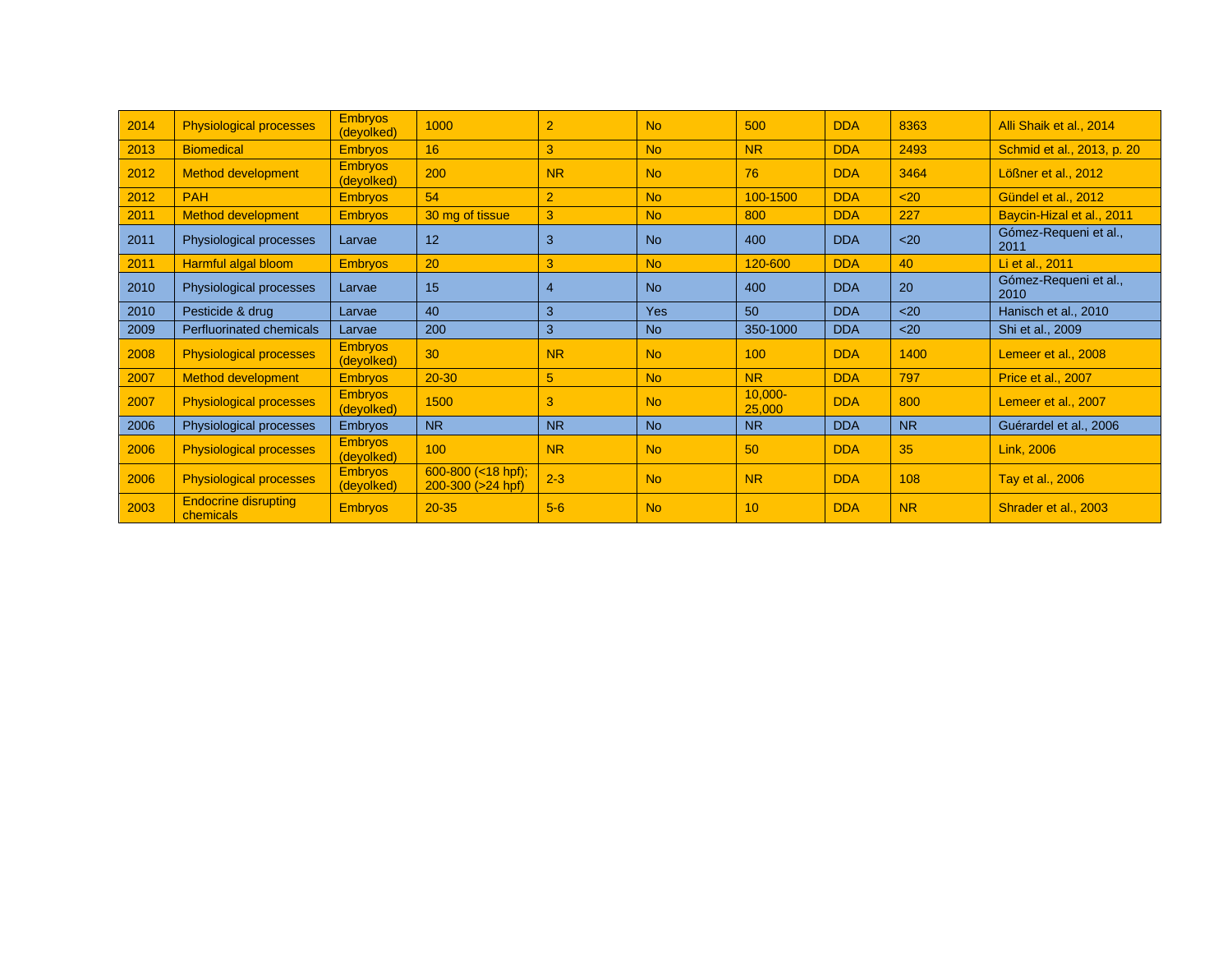#### **Tab. S2: Summary of search parameters**

It should be noted that protein identifications were run using a precursor tolerance of 20 and 50 ppm.

| <b>MS parameters</b>       |                                                                         |                                               |  |  |  |  |
|----------------------------|-------------------------------------------------------------------------|-----------------------------------------------|--|--|--|--|
| Equipment                  | <b>Waters Synapt GS2</b>                                                |                                               |  |  |  |  |
| MS type                    | Data independent acquisition (MS <sup>e</sup> ) (window size; 1500 m/z) |                                               |  |  |  |  |
| Fragmentation              | Collision induced disassociation (CID)                                  |                                               |  |  |  |  |
| <b>Search parameters</b>   | <b>Zebrafish</b>                                                        | <b>Fathead minnow</b>                         |  |  |  |  |
| <b>Database</b>            | Danio rerio (UNIPROT)                                                   | Pimephales promelas<br>(NCBI:GCF 016745375.1) |  |  |  |  |
| <b>DB</b> version          | UP000000437                                                             | EPA FHM 2                                     |  |  |  |  |
| Database sequences         | 46,849                                                                  | 47,578                                        |  |  |  |  |
| <b>Enzyme</b>              | Trypsin                                                                 | Trypsin                                       |  |  |  |  |
| <b>Fixed modification</b>  | Carbamidomethyl [C]                                                     | Carbamidomethyl [C]                           |  |  |  |  |
| Variable modifications     | Oxidation [M], Acetyl (Protein N-term)                                  | Oxidation [M], Acetyl (Protein N-term)        |  |  |  |  |
| <b>Precursor tolerance</b> | $20$ ppm $+50$ ppm                                                      | $20$ ppm $+50$ ppm                            |  |  |  |  |
| <b>Fragment tolerance</b>  | 0.5 <sub>Da</sub>                                                       | 0.5 <sub>Da</sub>                             |  |  |  |  |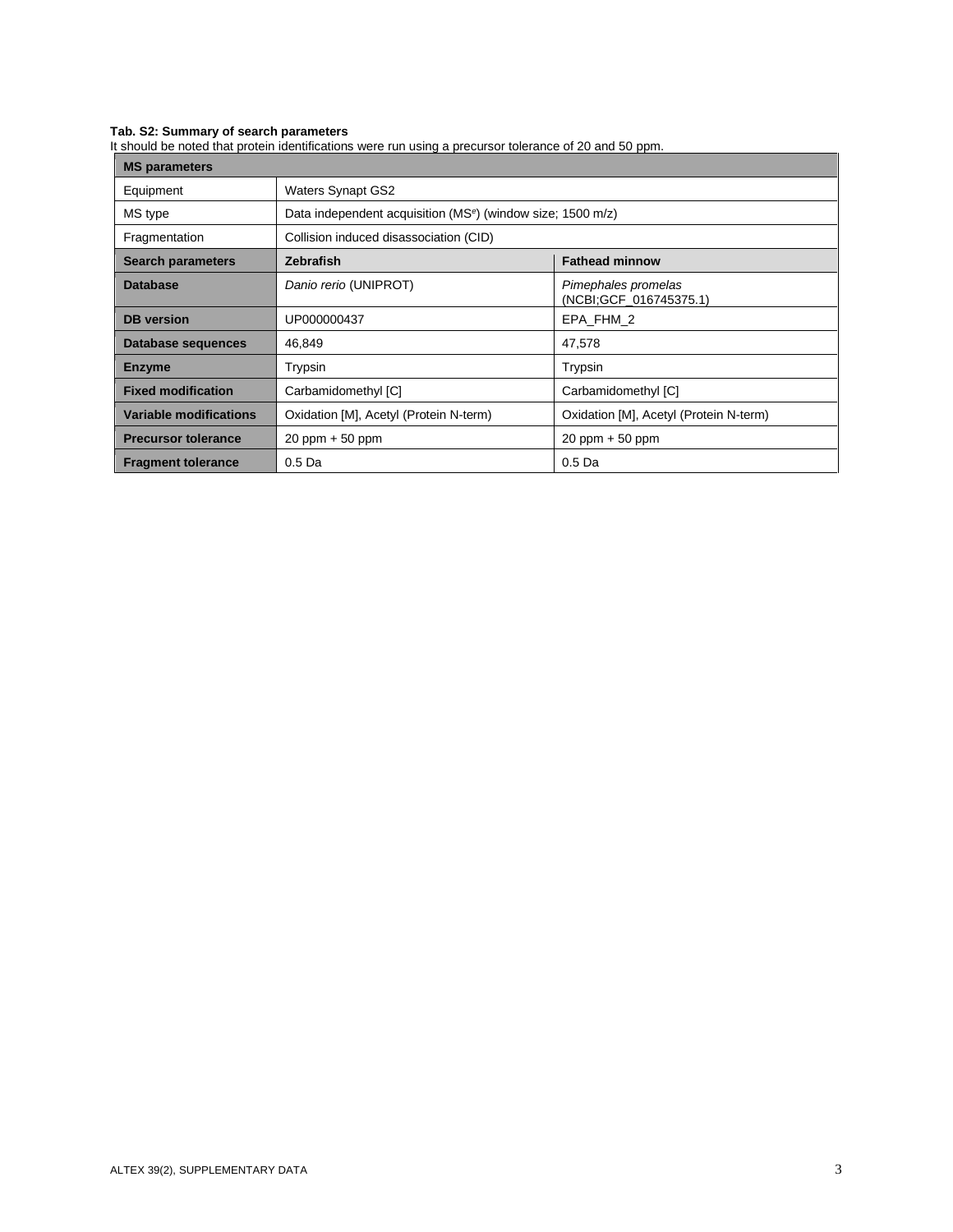#### **Tab. S3: Subset of gene ontology classification for zebrafish based on unique proteins identified in each larval pool (see Fig. 3)**

Order is based on the top 3 ranking of gene counts per pool size, although this is extended for 20 embryos to allow for comparisons among the pool sizes.

| <b>Organism</b> | <b>Organism</b><br>pool size | <b>Ontology</b>                     | GO-ID      | <b>GO-ID name</b>                      | Gene<br>count | % Unique<br>proteins |
|-----------------|------------------------------|-------------------------------------|------------|----------------------------------------|---------------|----------------------|
| Zebrafish       | 5                            | <b>Biological processes</b><br>(BP) | GO:0071704 | Organic substance metabolic<br>process | 51            | 25                   |
|                 |                              |                                     | GO:0044238 | Primary metabolic process              | 48            | 24                   |
|                 |                              |                                     | GO:0044237 | Cellular metabolic process             | 47            | 23                   |
|                 | 10                           |                                     | GO:0044237 | Cellular metabolic process             | 35            | 17                   |
|                 |                              |                                     | GO:0071704 | Organic substance metabolic<br>process | 34            | 16                   |
|                 |                              |                                     | GO:0044238 | Primary metabolic process              | 33            | 16                   |
|                 | 20                           |                                     | GO:0050789 | Regulation of biological<br>processes  | 62            | 23                   |
|                 |                              |                                     | GO:0050794 | Regulation of cellular<br>processes    | 57            | 21                   |
|                 |                              |                                     | GO:0071704 | Organic substance metabolic<br>process | 54            | 20                   |
|                 |                              |                                     | GO:0044238 | Cellular metabolic processes           | 50            | 19                   |
| Zebrafish       | 5                            | Molecular function<br>(MF)          | GO:0097159 | Organic cyclic compound<br>binding     | 29            | 14                   |
|                 |                              |                                     | GO:1901363 | Heterocyclic compound<br>binding       | 28            | 14                   |
|                 |                              |                                     | GO:0043167 | Ion binding                            | 27            | 13                   |
|                 | 10                           |                                     | GO:0097159 | Organic cyclic compound<br>binding     | 24            | 12                   |
|                 |                              |                                     | GO:1901363 | Heterocyclic compound<br>binding       | 23            | 11                   |
|                 |                              |                                     | GO:0043167 | Ion binding                            | 19            | 9                    |
|                 | 20                           |                                     | GO:0043167 | Ion binding                            | 46            | 17                   |
|                 |                              |                                     | GO:0097159 | Organic cyclic compound<br>binding     | 44            | 17                   |
|                 |                              |                                     | GO:1901363 | Heterocyclic compound<br>binding       | 43            | 16                   |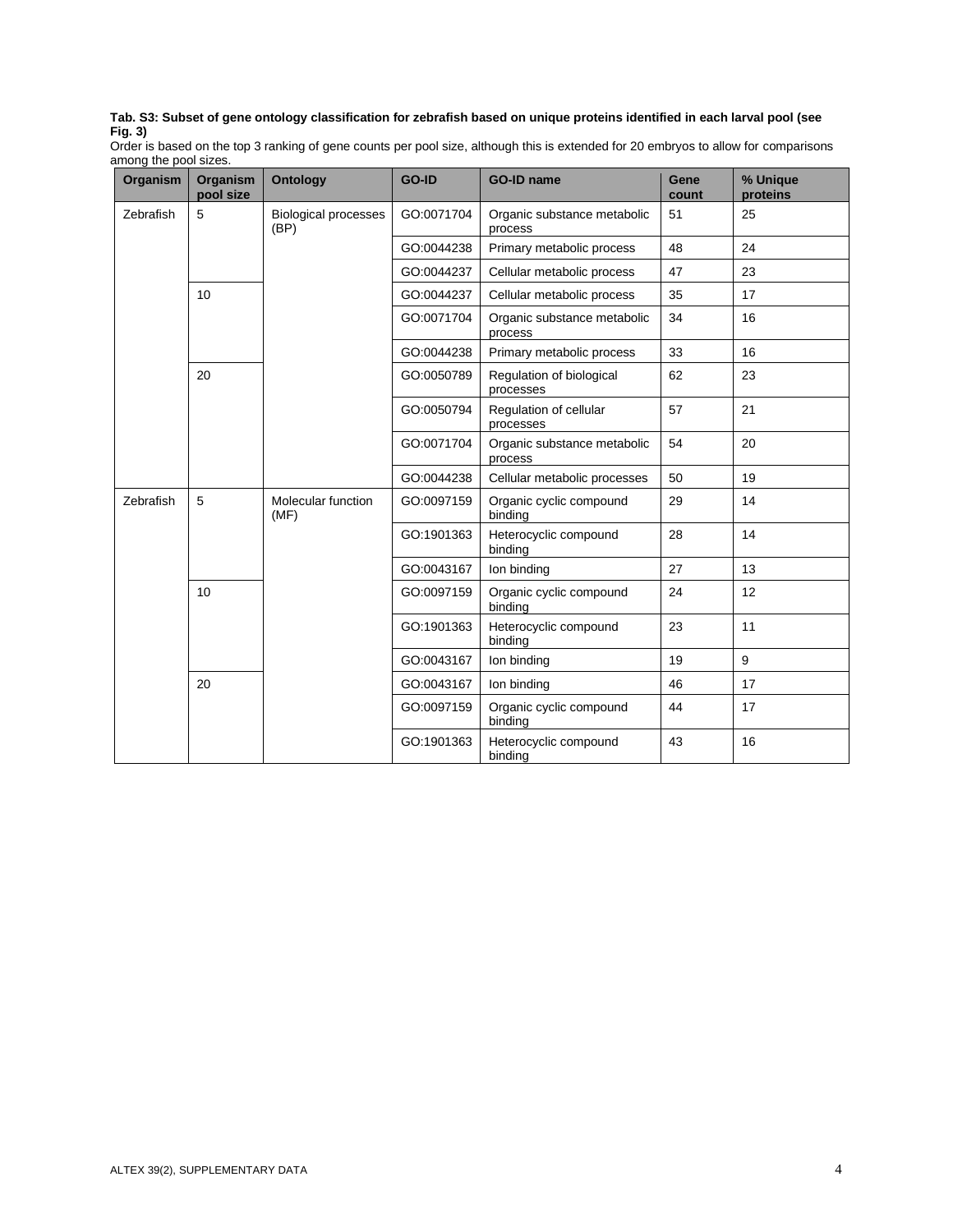

**Fig. S1:** Equal amounts of three of the seven zebrafish embryo protein samples (n = 3) per pool size were SDS-PAGE fractionated with technical replicates indicated by brackets. No difference in the protein amounts are apparent.

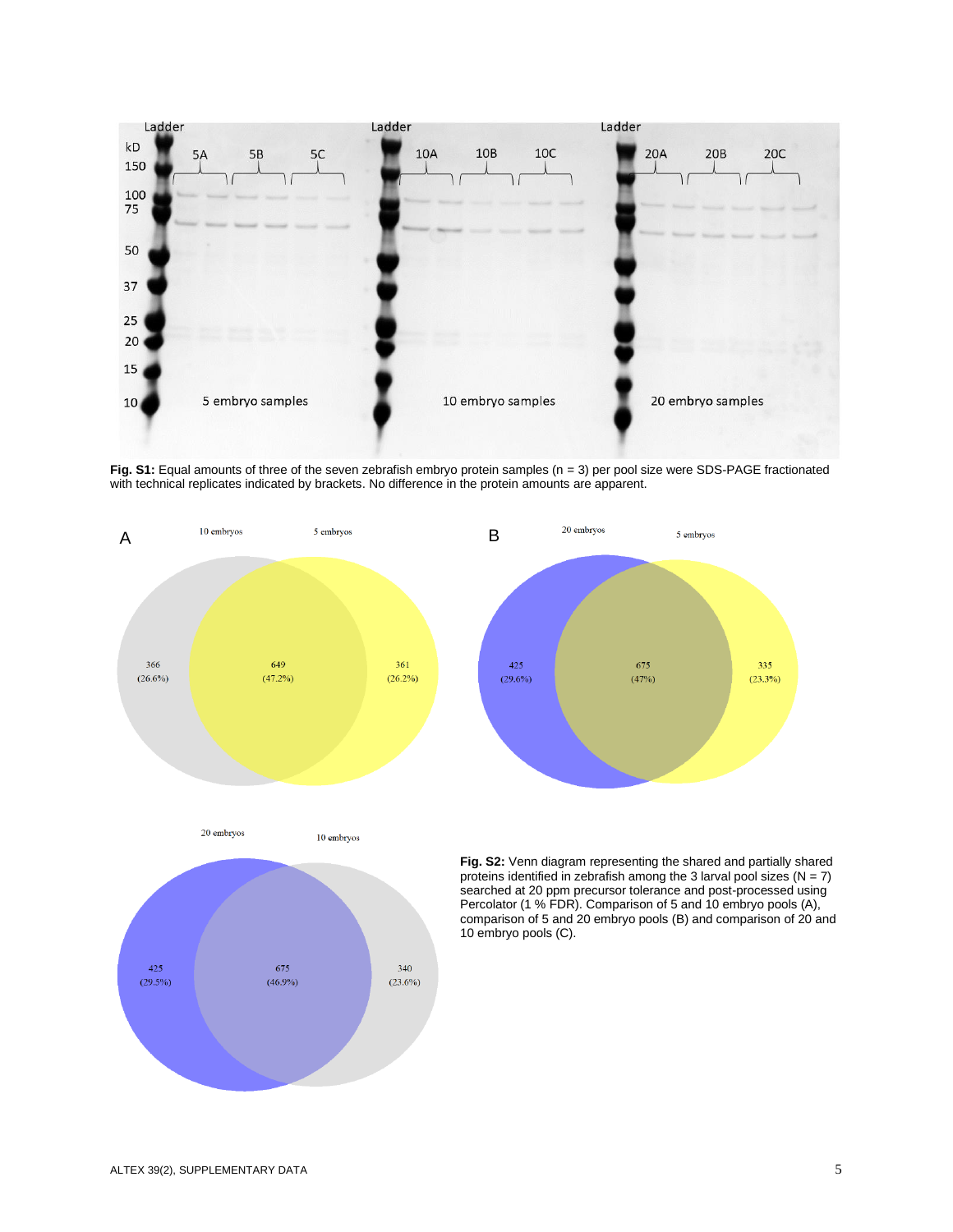



**Fig. S3:** A Venn diagram representing the shared and partially shared proteins identified in fathead minnow among the 3 larval pool sizes ( $N = 7$ ) searched at 20 ppm precursor tolerance and postprocessed using Percolator (1 % FDR). (A) Comparison of 5 and 10 embryo pools, (B) comparison of 5 and 20 embryo pools and (C) comparison of 10 and 20 embryo pools (c).

### **References**

Alli Shaik, A., Wee, S., Li, R. H. X. et al. (2014). Functional mapping of the zebrafish early embryo proteome and transcriptome. *J Proteome Res 13*, 5536-5550[. doi:10.1021/pr5005136](https://doi.org/10.1021/pr5005136)

20 embryos

- Baycin-Hizal, D., Tian, Y., Akan, I. et al. (2011). GlycoFish: A database of zebrafish *N*-linked glycoproteins identified using SPEG method coupled with LC/MS. *Anal Chem 83*, 5296-5303. [doi:10.1021/ac200726q](https://doi.org/10.1021/ac200726q)
- Binelli, A., Del Giacco, L., Santo, N. et al. (2017). Carbon nanopowder acts as a Trojan-horse for benzo(α)pyrene in Danio rerio embryos. *Nanotoxicology 11*, 371-381. [doi:10.1080/17435390.2017.1306130](https://doi.org/10.1080/17435390.2017.1306130)
- Della Torre, C., Maggioni, D., Ghilardi, A. et al. (2018). The interactions of fullerene C60 and benzo(α)pyrene influence their bioavailability and toxicity to zebrafish embryos. *Environ Pollut 241*, 999-1008. [doi:10.1016/j.envpol.2018.06.042](https://doi.org/10.1016/j.envpol.2018.06.042)
- Dong, X., Qiu, X., Meng, S. et al. (2018). Proteomic profile and toxicity pathway analysis in zebrafish embryos exposed to bisphenol A and di-n-butyl phthalate at environmentally relevant levels. *Chemosphere 193*, 313- 320. [doi:10.1016/j.chemosphere.2017.11.042](https://doi.org/10.1016/j.chemosphere.2017.11.042)
- Frøyset, A. K., Khan, E. A. and Fladmark, K. E. (2016). Quantitative proteomics analysis of zebrafish exposed to sublethal dosages of β-methyl-amino-L-alanine (BMAA). *Sci Rep 6*, 29631[. doi:10.1038/srep29631](https://doi.org/10.1038/srep29631)
- Gómez-Requeni, P., Conceição, L. E. C., Olderbakk Jordal, A.-E. et al. (2010). A reference growth curve for nutritional experiments in zebrafish (Danio rerio) and changes in whole body proteome during development. *Fish Physiol Biochem 36*, 1199-1215. [doi:10.1007/s10695-010-9400-0](https://doi.org/10.1007/s10695-010-9400-0)
- Gómez-Requeni, P., de Vareilles, M., Kousoulaki, K. et al. (2011). Whole body proteome response to a dietary lysine imbalance in zebrafish Danio rerio. *Comp Biochem Physiol Part D Genomics Proteomics 6*, 178-186. [doi:10.1016/j.cbd.2011.02.002](https://doi.org/10.1016/j.cbd.2011.02.002)
- Guérardel, Y., Chang, L.-Y., Maes, E. et al. (2006). Glycomic survey mapping of zebrafish identifies unique sialylation pattern. *Glycobiology 16*, 244-257. [doi:10.1093/glycob/cwj062](https://doi.org/10.1093/glycob/cwj062)